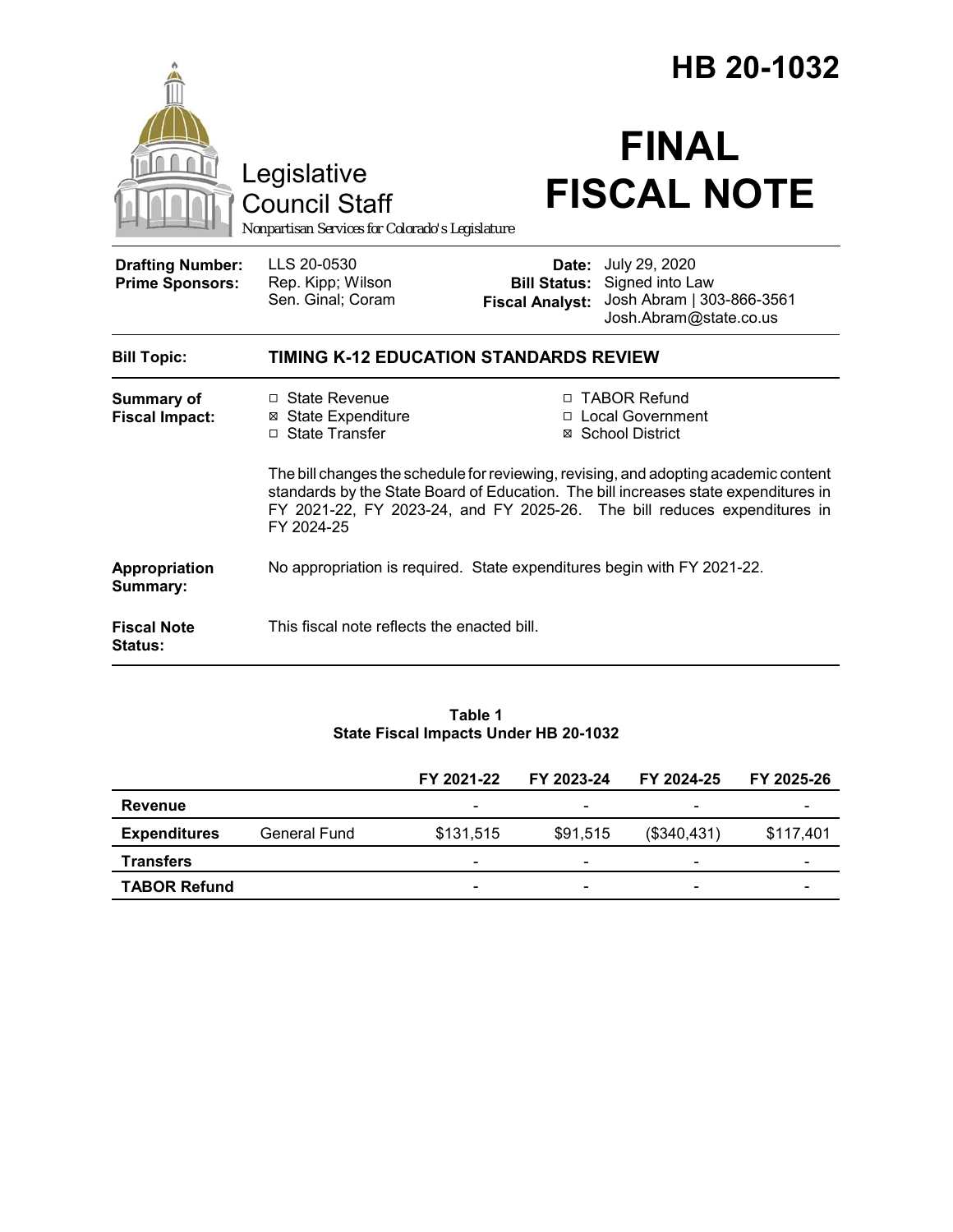July 29, 2020

# **Summary of Legislation**

Under current law, the State Board of Education (SBE) is required to review, revise, and adopt the preschool through elementary and secondary education academic standards every six years. The last full revision was completed in July 2018. The next scheduled review and revision for all academic standards is July 2024. This bill creates a different schedule for this six-year standards review.

On or before July 1, 2022, the bill requires that the SBE conduct its review, revision, and adoption for approximately one third of the education academic standards. Approximately one third of the standards must be reviewed by July 1, 2024, and the final third must be reviewed by July 1, 2026. Each group of standards is then reviewed and revised every six years on a staggered schedule.

# **Background**

The process for adopting the Colorado Academic Standards includes the creation of 13 review and revision committees, one for each of the designated content standards: dance; drama and theater arts; music; visual arts; comprehensive health; physical education; computer science; mathematics; reading, writing, and communicating; science; social studies; world language; and English language proficiency. The state has content specialists in each academic area except for art.

### **State Expenditures**

The bill increases state General Fund expenditures by \$131,515 in FY 2021-22, by \$91,515 in FY 2023-24, and by \$117,401 in FY 2025-26. These combined expenses totaling \$340,431 would have been incurred in FY 2024-25. This bill instead spreads these costs across three different fiscal years.

The bill requires that the SBE review, revise, and re-adopt academic content standards biennially beginning in FY 2021-22. The SBE must ensure that one third of content area standards are reviewed in FY 2021-22, one third in FY 2023-24, and one third in FY 2025-26. Under current law, the department would review, revise, and adopt all standards by July 2024. This bill reduces this future expenditure for revision by spreading that cost across six years, rather than incurring the total expense in FY 2023-24.

Consistent with the department's past experience, reviewing and revising academic content standards includes assembling several standards review committees, training committee chairs to manage meetings, generating multiple drafts of proposed standards, engaging educators, and the public in review and comment of the documents, copy editing, and preparing a benchmarking report. The benchmarking report provides the CDE and the State Board of Education with a comparison of the quality of Colorado's standards with those adopted in the highest performing states and nations. In FY 2021-22 only, content area facilitators in arts standards are needed. In subsequent years, the department has the subject matter expertise to facilitate standards reviews without this additional cost. Total costs are displayed in Table 2.